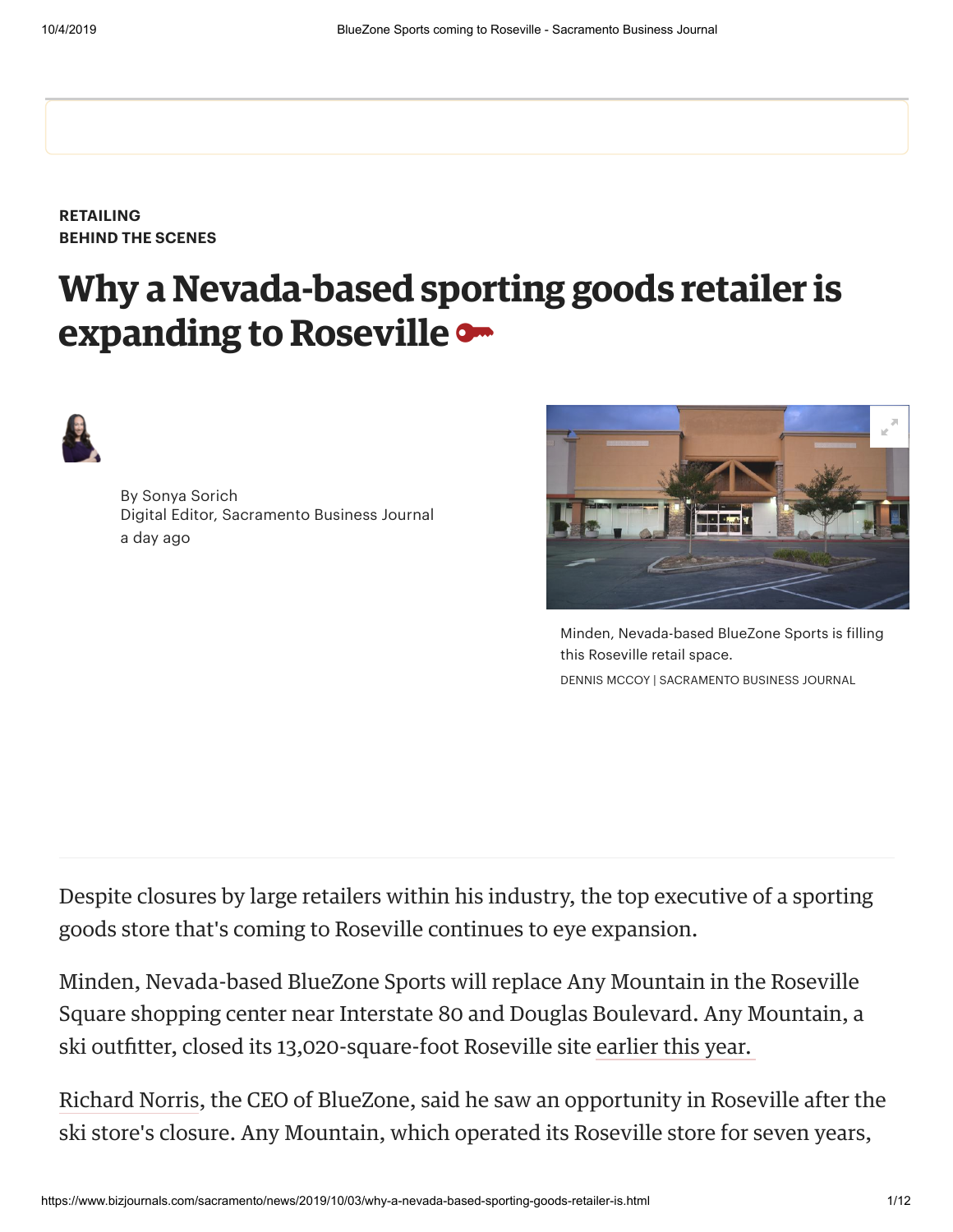had a customer base that needed a new retail option for ski equipment. Norris said he was also drawn to Roseville's growth, as well as its proximity to Lake Tahoe.

"We want families to spend time with each other and outside," Norris said of BlueZone's philosophy.

While the name on the business will change, ski supplies will remain a constant at the retail space at 392 Roseville Square. Norris said his store will feature a full-service ski and snowboard shop, with retail sales as well as ski and snowboard rentals. Those rentals will be available on both a daily and seasonal basis.

But BlueZone will also focus on summer sports. The retailer will rent and sell a variety of summer items, including bikes, stand-up paddleboards and kayaks. Its retail inventory will include athletic clothing and footwear as well.

The Roseville store is expected to have a grand opening in November. Norris said hiring will fluctuate by season, but he expects to employ 25 to 30 people in the winter nd 15 to 20 people in the summer.

BlueZone has one store each in South Lake Tahoe and Truckee, as well as three Nevada locations, including the Minden office. Norris expects the company will ramp up its e-commerce presence soon.

He's already considering future expansion in the Sacramento area. Norris said he's "actively looking in Folsom" for a possible future store site, and "cautiously looking in Sacramento."